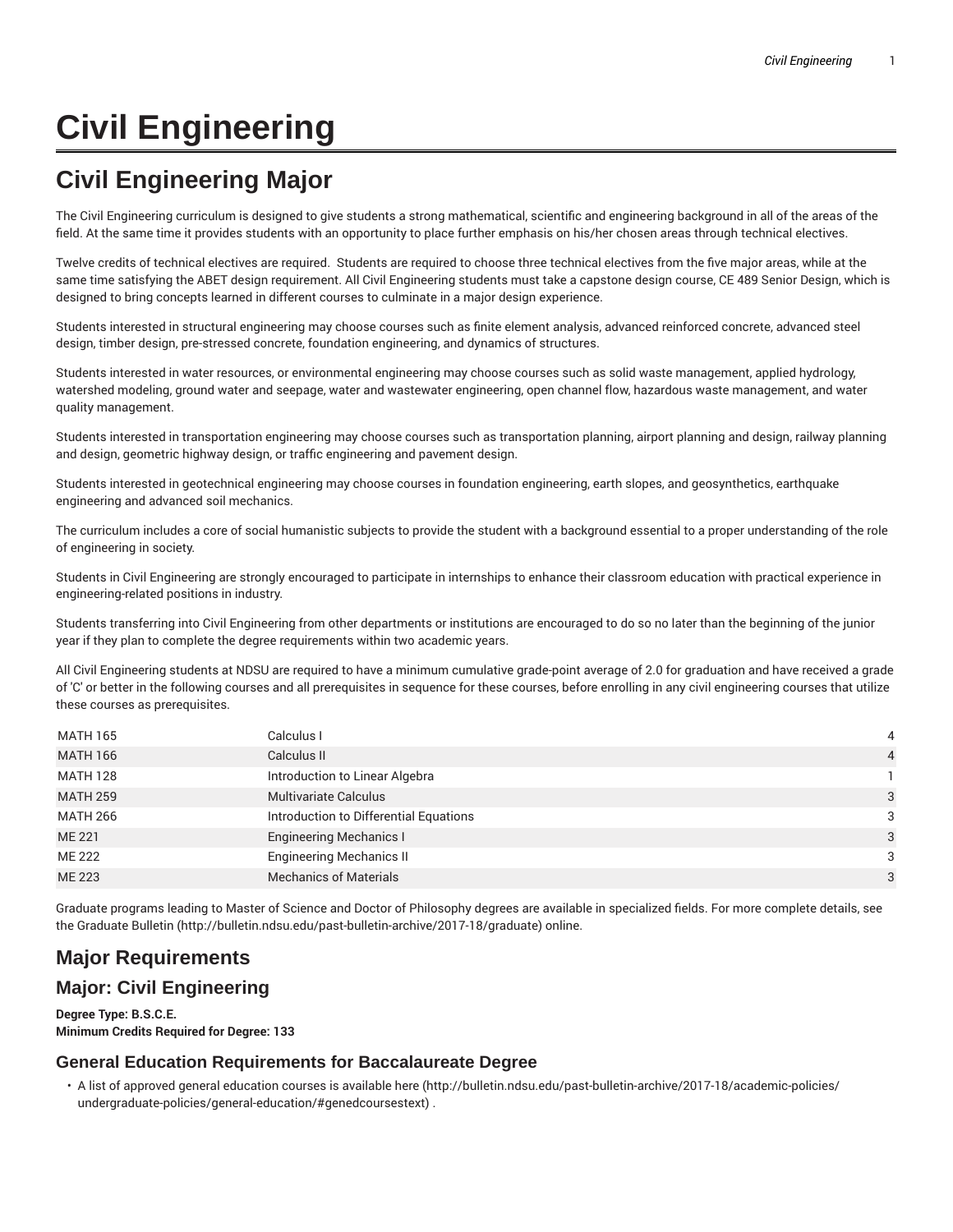• General education courses may be used to satisfy requirements for both general education and the major, minor, and program emphases, where applicable. Students should carefully review the major, minor, and program emphases requirements for minimum grade restrictions, should they apply.

| Code                                            | <b>Title</b>                           | <b>Credits</b> |
|-------------------------------------------------|----------------------------------------|----------------|
| <b>Communication (C)</b>                        |                                        | 12             |
| <b>ENGL 110</b>                                 | <b>College Composition I</b>           |                |
| <b>ENGL 120</b>                                 | <b>College Composition II</b>          |                |
| <b>COMM 110</b>                                 | <b>Fundamentals of Public Speaking</b> |                |
| Upper Division Writing <sup>+</sup>             |                                        |                |
| <b>Quantitative Reasoning (R)</b> <sup>†</sup>  |                                        | 3              |
| Science and Technology (S) <sup>+</sup>         |                                        | 10             |
| Humanities and Fine Arts (A) <sup>+</sup>       |                                        | 6              |
| Social and Behavioral Sciences (B) <sup>+</sup> |                                        | 6              |
| Wellness (W) $^{\dagger}$                       |                                        | 2              |
| Cultural Diversity (D) <sup>*†</sup>            |                                        |                |
| <b>Global Perspectives (G)</b> <sup>*†</sup>    |                                        |                |

Total Credits 39

\* May be satisfied by completing courses in another General Education category.

† May be satisfied with courses required in the major. Review major requirements to determine if a specific upper division writing course is required.

### **Major Requirements**

| Code                                       | <b>Title</b>                                                                   | <b>Credits</b> |
|--------------------------------------------|--------------------------------------------------------------------------------|----------------|
| <b>Civil Engineering Core Requirements</b> |                                                                                |                |
| <b>CE111</b>                               | Introduction to Civil Engineering                                              | $\overline{2}$ |
| <b>CE 204</b>                              | Surveying                                                                      | 4              |
| <b>CE 212</b>                              | Civil Engineering Graphic Communications                                       | 3              |
| CE 303                                     | <b>Civil Engineering Materials</b>                                             | $\overline{2}$ |
| <b>CE 303L</b>                             | Civil Engineering Materials Laboratory                                         | $\mathbf{1}$   |
| CE 309                                     | <b>Fluid Mechanics</b>                                                         | 3              |
| <b>CE 310</b>                              | <b>Fluid Mechanics Laboratory</b>                                              | $\mathbf{1}$   |
| CE 316                                     | Soil Mechanics                                                                 | 3              |
| <b>CE 343</b>                              | <b>Structural Engineering and Analysis</b>                                     | 4              |
| <b>CE 370</b>                              | Introduction to Environmental Engineering                                      | 3              |
| <b>CE 371</b>                              | <b>Environmental Engineering Laboratory</b>                                    | $\mathbf{1}$   |
| <b>CE 404</b>                              | <b>Reinforced Concrete</b>                                                     | 3              |
| <b>CE 408</b>                              | Water Resources and Supply                                                     | 3              |
| <b>CE 418</b>                              | <b>Transportation Engineering</b>                                              | 4              |
| <b>CE 444</b>                              | <b>Structural Steel Design</b>                                                 | 3              |
| <b>CE 483</b>                              | <b>Contracts and Specifications</b>                                            | 3              |
| <b>CE 489</b>                              | Senior Design                                                                  | 3              |
| <b>MATH Courses Required*:</b>             |                                                                                |                |
| <b>MATH 128</b>                            | Introduction to Linear Algebra                                                 | 1              |
| <b>MATH 165</b>                            | Calculus I (May satisfy general education category R)                          | 4              |
| <b>MATH 166</b>                            | Calculus II                                                                    | 4              |
| <b>MATH 259</b>                            | <b>Multivariate Calculus</b>                                                   | 3              |
| <b>MATH 266</b>                            | Introduction to Differential Equations                                         | 3              |
| <b>Other Required Courses:</b>             |                                                                                |                |
| <b>CHEM 121</b>                            | General Chemistry I                                                            | 4              |
| & 121L                                     | and General Chemistry I Laboratory (May satisfy general education category S)  |                |
| <b>CHEM 122</b>                            | <b>General Chemistry II</b>                                                    | 4              |
| & 122L                                     | and General Chemistry II Laboratory (May satisfy general education category S) |                |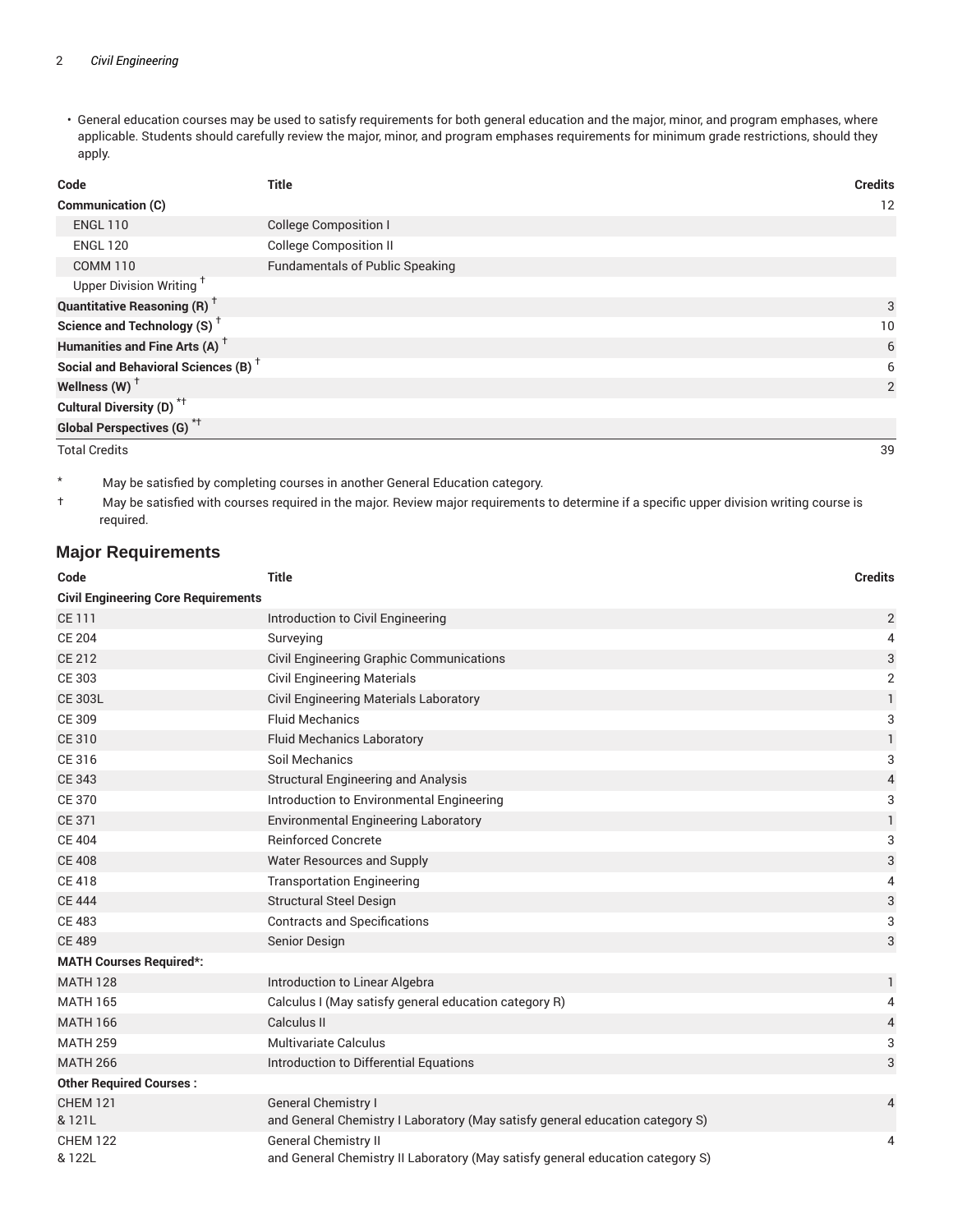| <b>Total Credits</b>       |                                                                                 | 115                     |
|----------------------------|---------------------------------------------------------------------------------|-------------------------|
| <b>CE 486</b>              | Nanotechnology and Nanomaterials (Design Credits 0.0)                           |                         |
| <b>Advanced Materials:</b> |                                                                                 |                         |
| <b>CE 464</b>              | Advanced Soil Mechanics (Design Credits 1.0)                                    |                         |
| CE 463                     | Geotechnical Earthquake Engineering (Design Credits 1.5)                        |                         |
| CE 462                     | Designing with Geosynthetics (Design Credits 1.0)                               |                         |
| CE 461                     | Foundation Engineering (Design Credits 1.0)                                     |                         |
| <b>CE 417</b>              | Slope Stability and Retaining Walls (Design Credits 1.5)                        |                         |
| Geotechnical:              |                                                                                 |                         |
| CE 499                     | Special Topics (Design Credits 1.0)                                             |                         |
| <b>CE 458</b>              | Bituminous Materials and Mix (Design Credits 1.5)                               |                         |
| <b>CE 457</b>              | Pavement Management Systems (Design Credits 1.0)                                |                         |
| <b>CE 456</b>              | Railroad Planning and Design (Design Credits 1.5)                               |                         |
| <b>CE 455</b>              | Airport Planning and Design (Design Credits 1.0)                                |                         |
| <b>CE 454</b>              | Geometric Highway Design (Design Credits 2.0)                                   |                         |
| <b>CE 419</b>              | Pavement Design (Design Credits 1.5)                                            |                         |
| <b>Transportation:</b>     |                                                                                 |                         |
| <b>CE 499</b>              | Special Topics (Design Credits 1.5)                                             |                         |
| <b>CE 479</b>              | Advanced Water and Wastewater Treatment (Design Credits 1.5)                    |                         |
| <b>CE 478</b>              | Water Quality Management (Design Credits 1.5)                                   |                         |
| <b>CE 473</b>              | Air Pollution (Design Credits 1.5)                                              |                         |
| <b>CE 472</b>              | Solid Waste Management (Design Credits 1.5)                                     |                         |
| <b>CE 471</b>              | Environmental Nanotechnology (Design Credits 1.5)                               |                         |
| <b>CE 410</b>              | Water and Wastewater Engineering (Design Credits 1.5)                           |                         |
| Environmental:             |                                                                                 |                         |
| <b>CE 477</b>              | Applied Hydrology (Design Credits 1.5)                                          |                         |
| <b>CE 476</b>              | Watershed Modeling (Design Credits 1.5)                                         |                         |
| <b>CE 421</b>              | Open Channel Flow (Design Credits 1.5)                                          |                         |
| <b>Water Resources:</b>    |                                                                                 |                         |
| <b>CM&amp;E 465</b>        | Bridge Engineering and Management (Design Credits 1.5)                          |                         |
| <b>CE 447</b>              | Stability of Structures (Design Credits 1.5)                                    |                         |
| <b>CE 446</b>              | Basic Dynamics of Structures (Design Credits 1.0)                               |                         |
| <b>CE 445</b>              | Advanced Steel Design (Design Credits 1.0)                                      |                         |
| <b>CE 441</b>              | Finite Element Analysis (Design Credits 1.0)                                    |                         |
| <b>CE 430</b>              | Timber and Form Design (Design Credits 1.5)                                     |                         |
| <b>CE 425</b>              | Bridge Evaluation and Rehabilitation (Design Credits 1.5)                       |                         |
| CE 411                     | Design of Pre-stressed Concrete (Design Credits 1.0)                            |                         |
| <b>Structures:</b>         |                                                                                 |                         |
|                            | Technical Electives Required: Select 12 credits from the following:             | 12                      |
| <b>PHYS 252</b>            | University Physics II                                                           | 4                       |
| ME 350                     | Thermodynamics and Heat Transfer                                                | 3                       |
| ME 223                     | Mechanics of Materials <sup>*</sup>                                             | 3                       |
| <b>ME 222</b>              | Engineering Mechanics II                                                        | 3                       |
| ME 221                     | <b>Engineering Mechanics I</b>                                                  | 3                       |
| <b>IME 460</b>             | <b>Evaluation of Engineering Data</b>                                           | 3                       |
| <b>IME 440</b>             | <b>Engineering Economy</b>                                                      | $\overline{\mathbf{c}}$ |
| <b>GEOL 105</b>            | Physical Geology (May satisfy general education category S and G)               | 3                       |
| <b>ENGL 321</b>            | Writing in the Technical Professions (May satisfy general education category C) | 3                       |
| <b>ENGR 312</b>            | Impact of Technology on Society (May satisfy general education category B)      | 3                       |
| <b>ENGR 311</b>            | History of Technology in America (May satisfy general education category A)     | 3                       |
| <b>ENGR 402</b>            | <b>Engineering Ethics and Social Responsibility</b>                             | 1                       |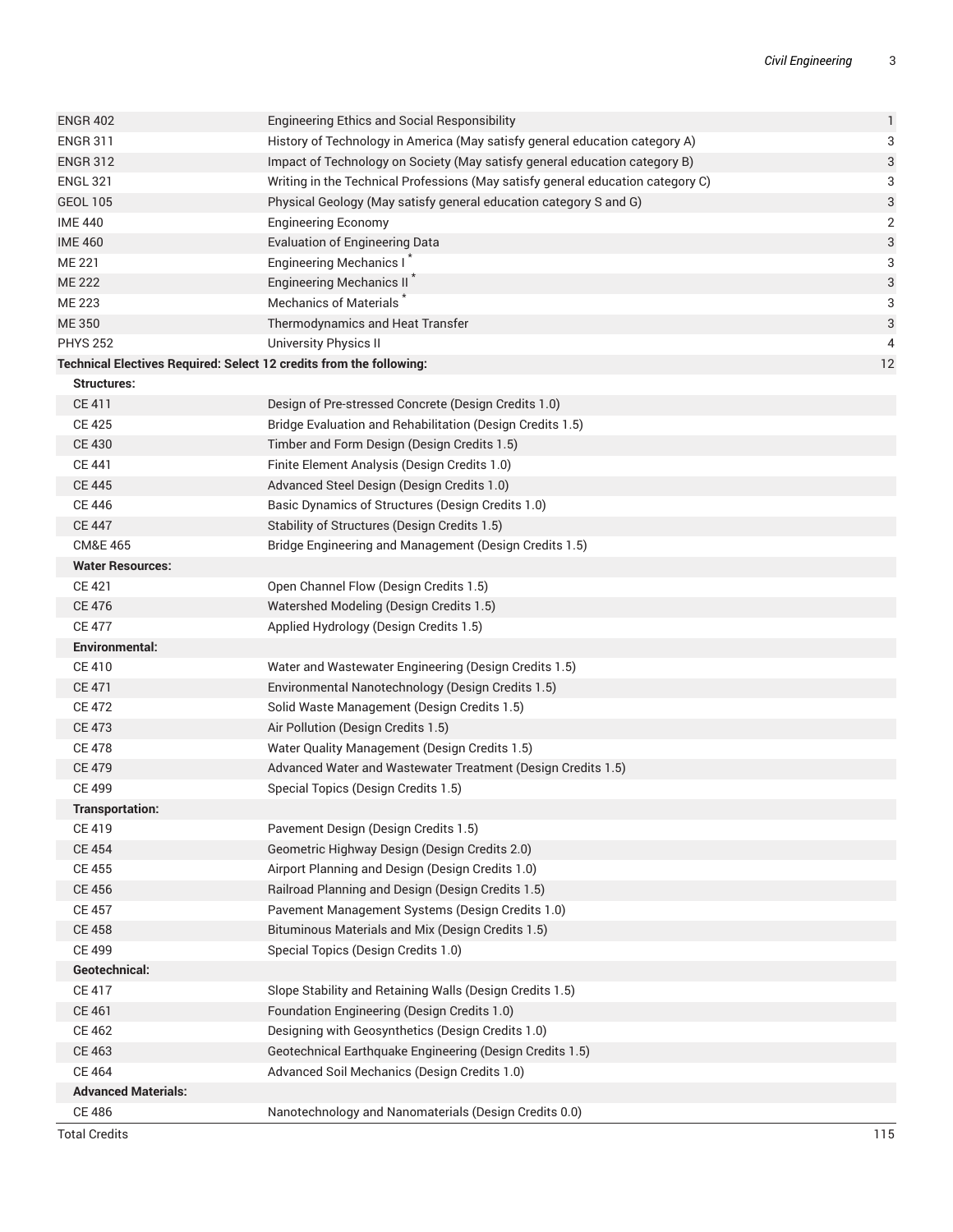\* No grades less than a "C" are accepted in any of the math courses, as well as ME 221 Engineering Mechanics I, ME 222 Engineering Mechanics II, and ME 223 Mechanics of Materials for this curriculum.

#### **Degree Requirements and Notes**

- A student must complete at least 60 semester credits of professional level course work in his/her program while in residence and enrolled in the college. Students transferring into the college from programs with professional accreditation are exempt from this residency requirement but are subject to the residency requirement of NDSU.
- **Students must complete courses in a minimum of three technical areas with a minimum of 6 credits in design for a minimum total of 12 technical electives.**
- Transfer students are required to take ENGR 311 History of Technology in America or ENGR 312 Impact of Technology on Society regardless of General Education completion.

Note: Department permission required for graduate level courses. Credit may be earned only at the undergraduate level. Department permission is also required for some undergraduate courses. There are specific prerequisites and grade requirements to be allowed to take certain courses.

| Freshman                                                                    |                           |                                                                             |                           |
|-----------------------------------------------------------------------------|---------------------------|-----------------------------------------------------------------------------|---------------------------|
| Fall                                                                        | <b>Credits Spring</b>     |                                                                             | <b>Credits</b>            |
| <b>CHEM 121</b>                                                             |                           | 3 CE 111                                                                    | $\overline{2}$            |
| CHEM 121L                                                                   |                           | 1 CHEM 122                                                                  | $\ensuremath{\mathsf{3}}$ |
| <b>ENGL 110</b>                                                             |                           | 4 CHEM 122L                                                                 | $\mathbf{1}$              |
| <b>ENGL 120</b>                                                             |                           | 3 COMM 110                                                                  | $\sqrt{3}$                |
| <b>MATH 165</b>                                                             |                           | 4 MATH 166                                                                  | 4                         |
| HUMANITIES CATEGORY "A"<br>ELECTIVE (SELECTED FROM<br>APPROVED GEN ED LIST) |                           | 3 ME 221                                                                    | $\ensuremath{\mathsf{3}}$ |
|                                                                             | 18                        |                                                                             | 16                        |
| Sophomore                                                                   |                           |                                                                             |                           |
| Fall                                                                        | <b>Credits Spring</b>     |                                                                             | <b>Credits</b>            |
| <b>CE 204</b>                                                               |                           | 4 IME 460                                                                   | 3                         |
| <b>CE 212</b>                                                               |                           | 3 MATH 266                                                                  | $\ensuremath{\mathsf{3}}$ |
| <b>GEOL 105</b>                                                             |                           | 3 ME 223                                                                    | $\mathsf 3$               |
| MATH 128 (129)                                                              |                           | 1 PHYS 252                                                                  | $\sqrt{4}$                |
| MATH 259 (265)                                                              |                           | 3 WELLNESS CATEGORY "W"<br>ELECTIVE (SELECTED FROM<br>APPROVED GEN ED LIST) | 2                         |
| <b>ME 222</b>                                                               | $\ensuremath{\mathsf{3}}$ |                                                                             |                           |
|                                                                             | 17                        |                                                                             | 15                        |
| <b>Junior</b>                                                               |                           |                                                                             |                           |
| Fall                                                                        | <b>Credits Spring</b>     |                                                                             | <b>Credits</b>            |
| CE 309                                                                      |                           | 3 CE 303                                                                    | $\overline{2}$            |
| CE 316                                                                      |                           | 3 CE 303L                                                                   | $\mathbf{1}$              |
| <b>ENGL 321</b>                                                             |                           | 3 CE 343                                                                    | 4                         |
| <b>ENGR 402</b>                                                             |                           | 1 CE 370                                                                    | $\ensuremath{\mathsf{3}}$ |
| ME 350                                                                      |                           | 3 CE 371                                                                    | $\mathbf{1}$              |
| <b>ENGR 311</b>                                                             |                           | 3 CE 408                                                                    | $\ensuremath{\mathsf{3}}$ |
| REQUIRED CLASS- FULFILLS GEN<br>ED "A" CATEGORY REQUIREMENT                 |                           | <b>CE 418</b>                                                               | 4                         |